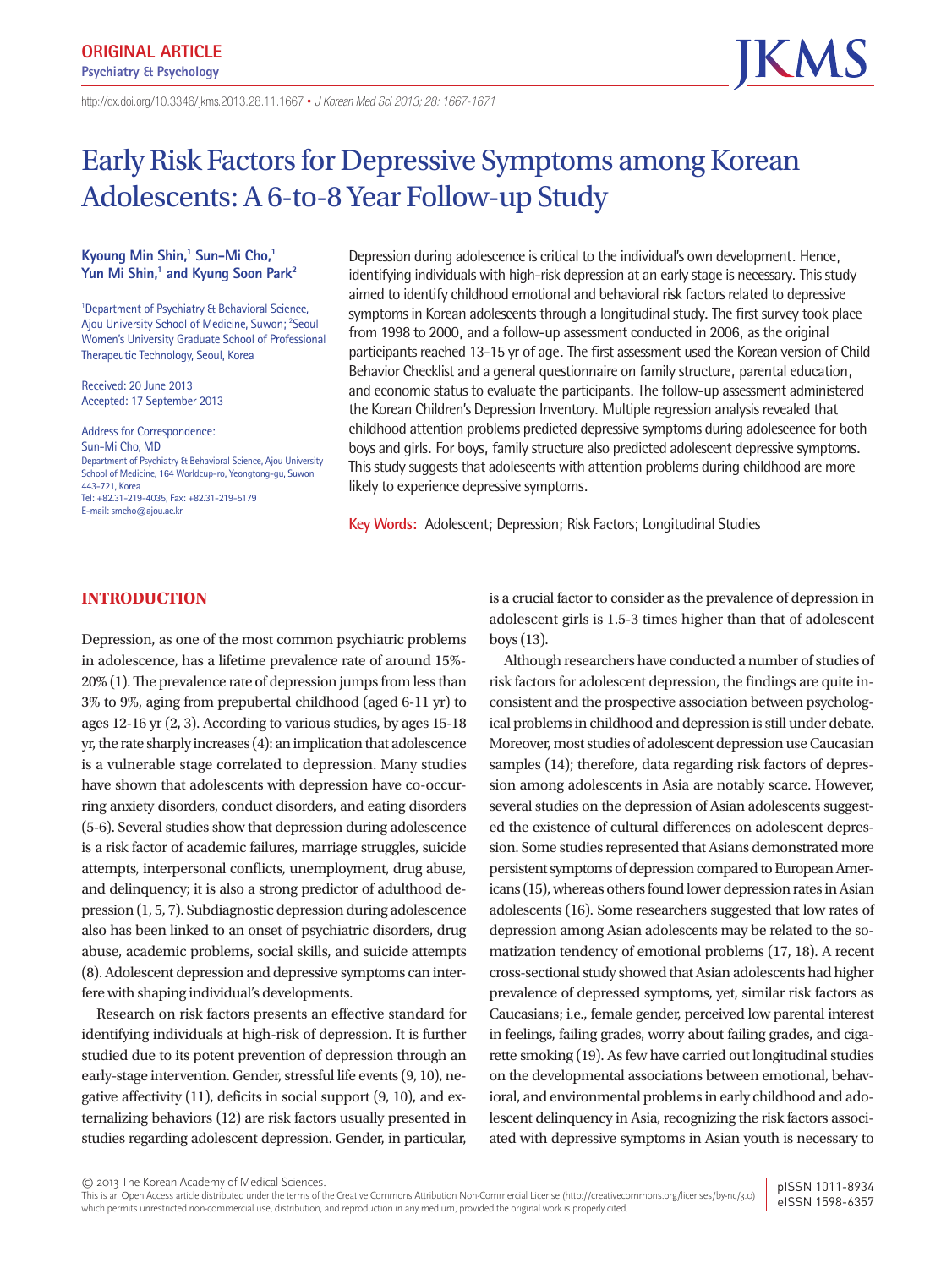provide a culture-specific mental health service.

In this study, we used data from a longitudinal sample, followed from childhood (age 7) to adolescence (ages 13-15), in order to identify early childhood risk factors correlated with adolescent depressive symptoms. We investigated in detail whether there were any significant gender differences among such adolescents.

# **MATERIALS AND METHODS**

#### **Sample and procedures**

This study was based on the data derived from a longitudinal study on child psychiatric disorders in Osan, a small city located 50 kilometers (about 30 miles) southeast of Seoul, and having similar socioeconomic profile to the national average. During a periodic health examination, a survey was performed by the Child Mental Health Care Center. The data were collected in two separate instances (1998-2000 and 2006). The first assessment was conducted with teachers' and parents' approval from the years 1998 to 2000. All of the first grade children at eight primary schools were recruited for the study, resulting in a study group of 3,808 pupils. A follow-up assessment was performed in 2006 when the original subjects became middle school students. The center performed the follow-up assessment, comprising of two stages. In the first stage, all 14- to 16-yr old adolescents who were living in Osan city were requested to complete the questionnaire with parental consent. The total number of subjects was 5,670. After the adolescents completed the questionnaire, their personal information was compared to the data obtained in 1998-2000. Among the students, 1,821 had participated in the first assessment. The retention rate was 47.8%, and the mean age of the children at the first assessment was  $6.85$  yr (SD = 0.41); at the second assessment, the mean age was 13.75 yr (SD = 1.0). Omitted answers were excluded from analyses, and thus, a total of 1,659 data were used for the analyses of the study. The dropout analyses showed no significant differences with gender.

#### **Measures**

At baseline, the children's parents completed questionnaires, including the Korean version of the Child Behavior Checklist (K-CBCL) (20), regarding their own children and demographic information: age, gender, family structure, and economic status. The K-CBCL is a parent-report questionnaire consisting of 119 items with the total problem scale divided into eight syndrome scales: withdrawn, somatic complaints, anxious/depressed, social problems, thought problems, attention problems, delinquent behavior, and aggressive behavior. This instrument has been frequently used to evaluate social adjustment and emotional and behavioral problems of children. Each child was sent home with a K-CBCL to be completed by the parents and was

collected after 3 to 5 days.

At the 6- to 8-yr follow-up, researchers requested participants to complete the Korean version of Children's Depression Inventory (K-CDI), which is a 27-item self-rated depression symptom oriented scale. This instrument was developed based on the Beck Depression Inventory (BDI) in order to identify adolescents with diagnoses of major depressive or dysthymic disorder (21).

#### **Statistical analysis**

First, we used the chi-square test to examine differences in the economic status by gender; while the non-parametric Fisher's exact test was used to analyze the family structure and K-CDI score by gender. Second, we selected independent variables for multiple regression from the correlations of K-CDI score and K-CBCL's syndrome scale (less than *P* values < 0.2 chosen as the independent variables) (22). Lastly, we measured the childhood risk factor, an effective predictor of adolescent depressive symptoms, through multiple regression analysis. All statistical tests were two-sided. Statistical analysis PASW statistics software version 18.0 (SPSS Inc., Chicago, IL, USA) was used for data entry and statistical analyses.

#### **Ethics statement**

The study protocol was approved by the institutional review board of Ajou University Medical Center (IRB No. 11-381). Written informed consent was obtained from all participants and their parents.

### **RESULTS**

Of the 1,659 participants, 782 were boys (47.1%), and 877 were girls (52.9%). Comparisons revealed that family economic status  $(\chi^2 = 2.535, df = 2, P = 0.282)$ , family structure  $(P = 1.000)$ , and frequency, which scored K-CDI above the cut-off  $(P = 0.226)$ , showed no statistically significant differences between genders (Table 1).

Following the correlation analysis, the variables among the K-CBCL syndrome scale, which showed correlation with K-CDI

Table 1. Sociodemographic characteristics of subjects

| Category                                             | Male<br>No. (%)                     | Female<br>No. (%)                   | $\chi^2$               | P     |
|------------------------------------------------------|-------------------------------------|-------------------------------------|------------------------|-------|
| Economic status<br>Low<br>Middle<br>High             | 296 (37.9)<br>438 (56.0)<br>48(6.1) | 304 (34.7)<br>525 (59.9)<br>48(5.5) | 2.535                  | 0.282 |
| Family structure<br>Living with both parents<br>Else | 756 (96.7)<br>26(3.3)               | 848 (96.7)<br>29(3.3)               | Fisher's exact<br>test | 1.000 |
| CDI group<br>$<$ 22 scores<br>$\geq$ 22 scores       | 709 (90.7)<br>73 (9.3)              | 779 (88.8)<br>98 (11.2)             | Fisher's exact<br>test | 0.226 |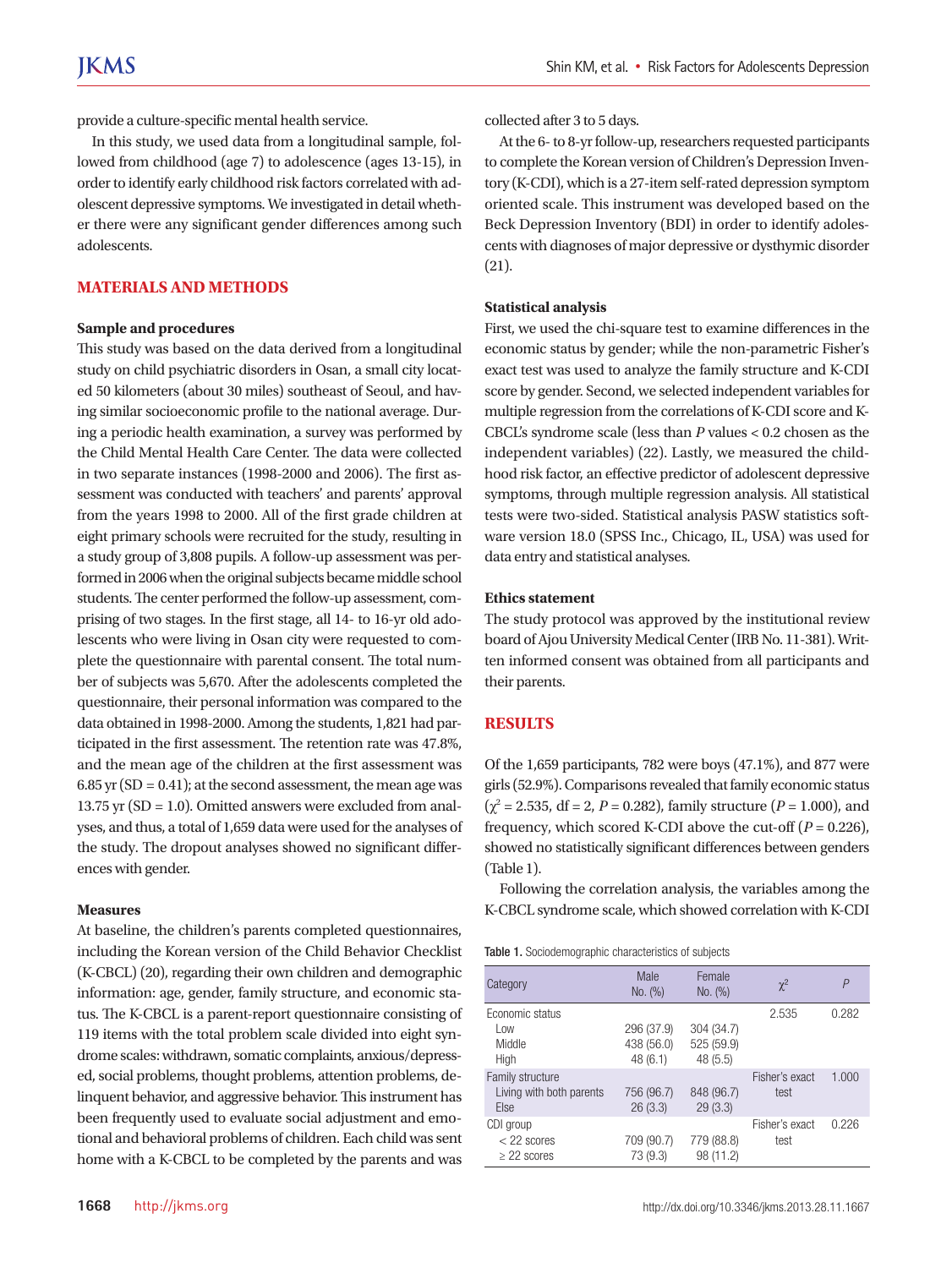Table 2. Correlation between depressive symptoms and K-CBCL syndrome scales

|                     | Children's depressive inventory (CDI) scores |                |       |       |  |  |
|---------------------|----------------------------------------------|----------------|-------|-------|--|--|
| Symptoms            |                                              | <b>Boys</b>    |       | Girls |  |  |
|                     | r                                            | $\overline{P}$ |       | P     |  |  |
| Withdrawn           | 0.069                                        | 0.055          | 0.055 | 0.104 |  |  |
| Somatic             | 0.030                                        | 0.412          | 0.017 | 0.614 |  |  |
| Anxious/depressed   | 0.093                                        | 0.010          | 0.028 | 0.409 |  |  |
| Social problems     | 0.120                                        | 0.001          | 0.052 | 0.126 |  |  |
| Thought problems    | 0.038                                        | 0.299          | 0.037 | 0.278 |  |  |
| Attention problems  | 0.136                                        | < 0.001        | 0.085 | 0.012 |  |  |
| Delinquent problems | 0.092                                        | 0.010          | 0.021 | 0.530 |  |  |
| Aggressive problems | 0.086                                        | 0.019          | 0.003 | 0.931 |  |  |

at the  $P < 0.2$  level, were chosen as the independent variables of  $p < 0.05$ ;  $p < 0.01$ . the multiple regression (Table 2). Withdrawn ( $r = 0.069$ ,  $P =$ 0.055), anxious/depressed (r = 0.093, *P* = 0.010), social problems (r = 0.120, *P* = 0.001), attention problems (r = 0.136, *P* < 0.001), delinquent problems  $(r = 0.092, P = 0.010)$ , and aggressive problems syndrome scale ( $r = 0.086$ ,  $P = 0.019$ ) were included as the independent variables for boys, whereas withdrawn (r = 0.055,  $P = 0.104$ ), social problems (r = 0.052,  $P = 0.126$ ), and attention problems syndrome scale  $(r = 0.085, P = 0.012)$ were chosen for girls. Additionally, family structure and family economic status were selected as the predicting factors of the multiple regression analysis.

We investigated childhood factors associated with adolescent depressive symptoms. Analysis showed that attention problems (β = 0.130, *P* < 0.001) and family structure (β = 0.080, *P* = 0.030) at age 7 yr predicted depressive symptoms of boys 6-8 yr later. The regression model, factoring in attention problems and family structure, showed a 2.5% explanatory power regarding the K-CDI scores in boys ( $R^2 = 0.025$ ,  $P < 0.001$ ). For girls, only attention problems ( $\beta$  = 0.084, *P* = 0.014) at age 7 yr predicted the depressive symptoms of girls with a 0.7% explanatory power (Table 3).

#### **DISCUSSION**

This study attempted to examine childhood emotional and behavior factor related to adolescents' depressive symptoms by gender via a longitudinal study. The summary is as follows. First, applying the CDI cut off score of 22, 10.3% of all subjects scored above the cut off, displaying possibilities of depression. This result complies with the previous studies' outcome of 9% in adolescents between the ages of 12-16 (2, 3). On the other hand, there was no difference in K-CDI scores by gender. In adults, one of the most common and reliable findings in psychiatric epidemiology is that depression is twice more likely and severe in females than in males. These findings did not apply until mid-adolescence; moreover, the period when gender difference begins to emerge was not definite (23). Several studies

Table 3. Variables identified by multiple regression analysis as predicting depressive symptoms of Korean youth

| Gender      | Predictors                                                                                                                                                   | ß                                                                                          | F                    | $R^2$ | Adjusted $R^2$ |
|-------------|--------------------------------------------------------------------------------------------------------------------------------------------------------------|--------------------------------------------------------------------------------------------|----------------------|-------|----------------|
| <b>Boys</b> | Family structure<br>Economic status<br>Withdrawn<br>Anxious/Depressed<br>Social problems<br>Attention problems<br>Delinquent problems<br>Aggressive problems | $0.080*$<br>0.014<br>$-0.071$<br>0.000<br>0.038<br>0.130 <sup>†</sup><br>0.008<br>$-0.057$ | $9.244$ <sup>+</sup> | 0.025 | 0.022          |
| Girls       | Family structure<br>Economic status<br>Withdrawn<br>Social problems<br>Attention problems                                                                    | 0.010<br>0.057<br>$-0.032$<br>$-0.040$<br>$0.084*$                                         | $6.086*$             | 0.007 | 0.006          |

have investigated about the gender gap of adolescent depression. Angold and Rutter (24) represented that depression rate was similar between genders under age 11 yr; however, between ages 14 to 16, girls were twice as likely to have symptoms of depression as boys. Likewise, a study in New Zealand found that the small gender gap in the rates of depressive disorders became evident between the ages of 13 to 15, and the greatest differences emerged between ages 15 and 18 (4). Previous studies in Korea also showed that the gender difference of depression began to emerge in middle school ages with continuity into high school ages (25, 26). On the other hand, some studies in Korea represented that gender differences in depression started to appear in grades 7 and 8; however, gender gaps were not statistically significant in high school students (27, 28). The participants' ages of this study ranged from ages 12 to 15 with an average age of 13.75: this age group is within the spectrum of emergence in gender difference in previous studies. Our study also did not reveal any gender difference in the K-CDI score, indicating that the gender difference of depressive symptoms in Korean adolescents may be dissimilar to that of other regions and cultures.

Second, attention problem at age 7 predicted the depressive symptoms 6-8 yr later regardless of gender. A total of 16%-37% of adults with attention deficit/hyperactivity disorders (ADHD), who are referred to a clinical setting, experience major depressive disorder or dysthymia (29). Many studies, investigating the association between depression and ADHD history, have been undertaken, yet, there are inconsistent findings. Several longitudinal studies showed that childhood ADHD had no observable influence on the onset of major depressive disorder in adolescence or early-adulthood (30, 31). Nonetheless, few studies stated differently. Hinshaw et al. (32) reported that girls with ADHD more often displayed depressive symptoms. A 13-yr longitudinal study showed that children with ADHD were more likely to meet the criteria for major depressive disorder during adolescence or early adulthood (33). Similarly, a recent study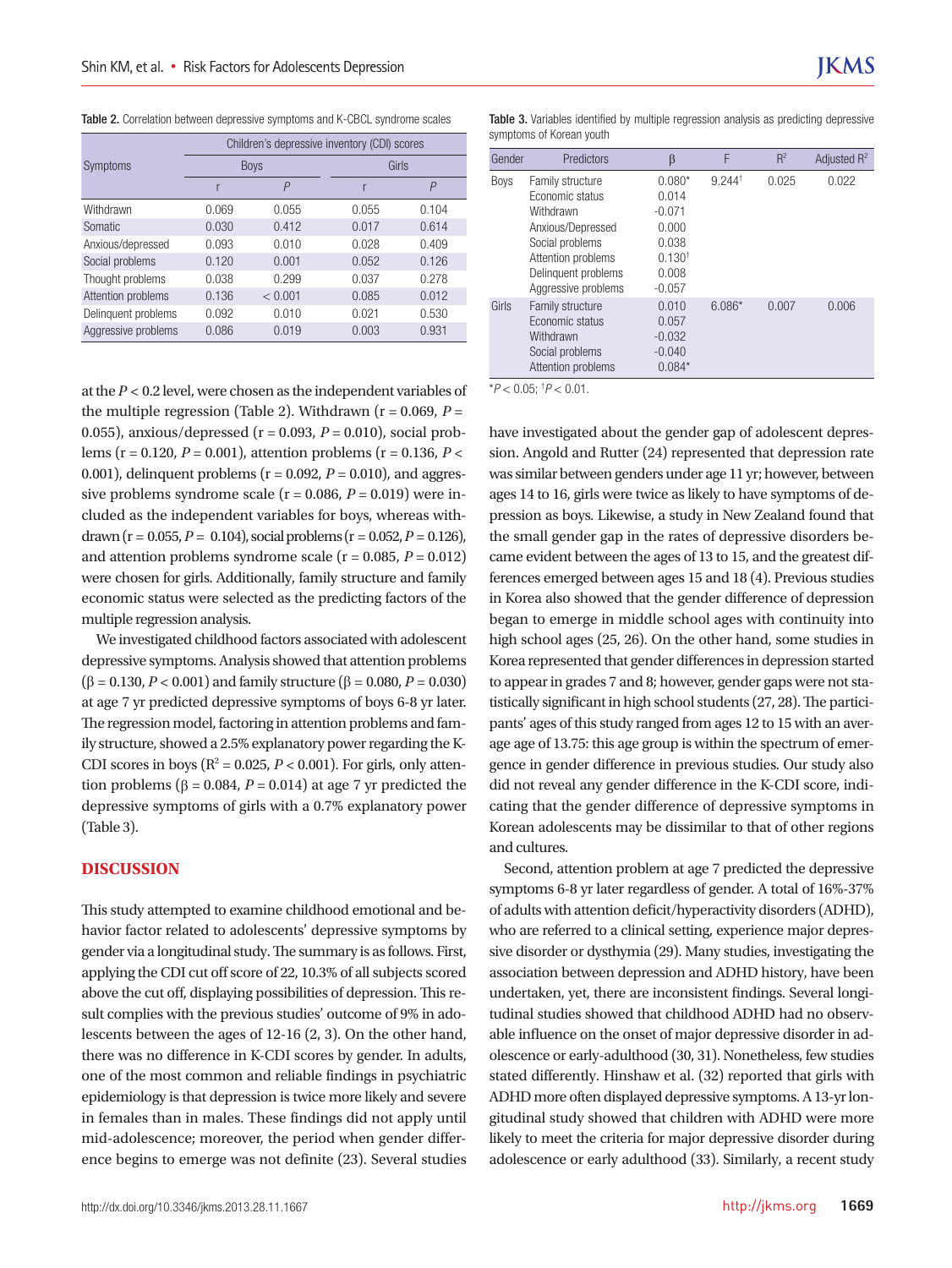showed that more children with ADHD reported suicidal ideation and attempts during high school than controls (34). As diagnostic criteria for depressive episode include 'diminished ability to think or concentrate', attention problem could be regarded as one of depressive symptoms. However, we controlled anxious/depressed symptoms using K-CBCL, a tool assess comprehensively child's psychological problems. In this study, among various emotional and behavioral problems during childhood, only the attention problems significantly predicted depressive symptoms in adolescence. Children who have trouble paying attention and controlling impulsive behaviors are often hyperactive. This can cause poor performance in school, negative feedback from teacher or parents, difficulties in peer relationship, and low self-esteem. This result suggests that children with attention problems need close attention to their experience and its consequences to prevent possible long-term problems.

Third, depressive symptoms in male adolescents were affected not only by attention problems, but also by the family structure during childhood. Notably, juvenile depressive symptoms risk factors in girls contained only the individual factors. Sociodemographic factors, including family structure and economic status, did not significantly predict depression in girls. On the other hand, boys were more sensitive to environmental factors than girls were. The fact that boys who did not live with both parents were likely to show depressive symptoms 6-8 yr later, implying that boys respond more to the environmental support than girls do. This result is not consistent with that of previous reports in which the environment has a higher influence on girls than on boys (35). However, considering a study regarding social phobia in girls, such phobia was affected by struggles with parents during the developmental phase while for boys, the absence of a close relationship with a parent or other adult figure during childhood was correlated with social phobia (36). Family structure shaping psychiatric disorder development depends on both quantitative and qualitative characteristics as well as gender. Another possible explanation is that for boys, emotional distress was manifested as an attention problem. As depressed children display irritability and inattention rather than sadness, accurately identifying childhood attention problems and emotional problems is difficult (37). Therefore, depression of children may be misdiagnosed as ADHD, which corresponds with the study that depressed children are more likely to be diagnosed with ADHD than non-depressed children (38). Moreover, considering that boys with ADHD have higher comorbidity with depression than do girls (39), emotional distress arising from an unstable family structure might be expressed as an attention problem.

Although attention problem and family structure during childhood were predicted as the depressive symptoms in adolescence, their explanatory powers are quite low (girls, 0.7%; boys, 2.5%). The implication of this result is that other traditional factors, such as stressful life events, deficits in social support, and attribution style, must be considered along with childhood emotional and behavioral factors in order to predict depressive symptoms during adolescence (9, 10).

The present study has several limitations. First, only 47.8% of the original subjects participated in the follow-up assessment. Second, the intervals between the first assessment and the follow-up assessments were not consistent: 6 to 8 yr. Third, the findings regarding depressive symptoms, socio-demographic factors, and childhood behavioral and emotional problems relied on self-reported information. In addition, the information source differed between assessments: parents completed the first survey, while participants completed the follow-up survey themselves. Thus, person-to-person interviews with structured formats should be featured in a future study in order to insure objective and consistent data.

Despite these limitations, the strength of this study is that it is a community-based longitudinal study with a large sample size for investigating the risk factors of depressive symptoms of adolescents in Korea. In addition, the comprehensive measure, including various emotional and behavioral factors in childhood, was used to identify factors that were related to depressive symptoms of adolescents. In conclusion, this study suggests that attention problem is the most important risk factor among various emotional and behavioral problems during childhood, predicting depressive symptoms among adolescents regardless of gender.

## **DISCLOSURE**

The authors have no conflicts of interest to disclose.

#### **REFERENCES**

- 1. Birmaher B, Ryan ND, Williamson DE, Brent DA, Kaufman J, Dahl RE, Perel J, Nelson B. *Childhood and adolescent depression: a review of the past 10 years: part I. J Am Acad Child Adolesc Psychiatry 1996; 35: 1427- 39.*
- 2. Fleming JE, Offord DR. *Epidemiology of childhood depressive disorders: a critical review. J Am Acad Child Adolesc Psychiatry 1990; 29: 571-80.*
- 3. Kaltiala-Heino R, Rimpelä M, Rantanen P, Laippala P. *Adolescent depression: the role of discontinuities in life course and social support. J Affect Disord 2001; 64: 155-66.*
- 4. Hankin BL, Abramson LY, Moffitt TE, Silva PA, McGee R, Angell KE. *Development of depression from preadolescence to young adulthood: emerging gender differences in a 10-year longitudinal study. J Abnorm Psychol 1998; 107: 128-40.*
- 5. Fergusson DM, Woodward LJ. *Mental health, educational, and social role outcomes of adolescents with depression. Arch Gen Psychiatry 2002; 59: 225-31.*
- 6. Lewinsohn PM, Rohde P, Klein DN, Seeley JR. *Natural course of adolescent major depressive disorder: I. continuity into young adulthood. J Am*